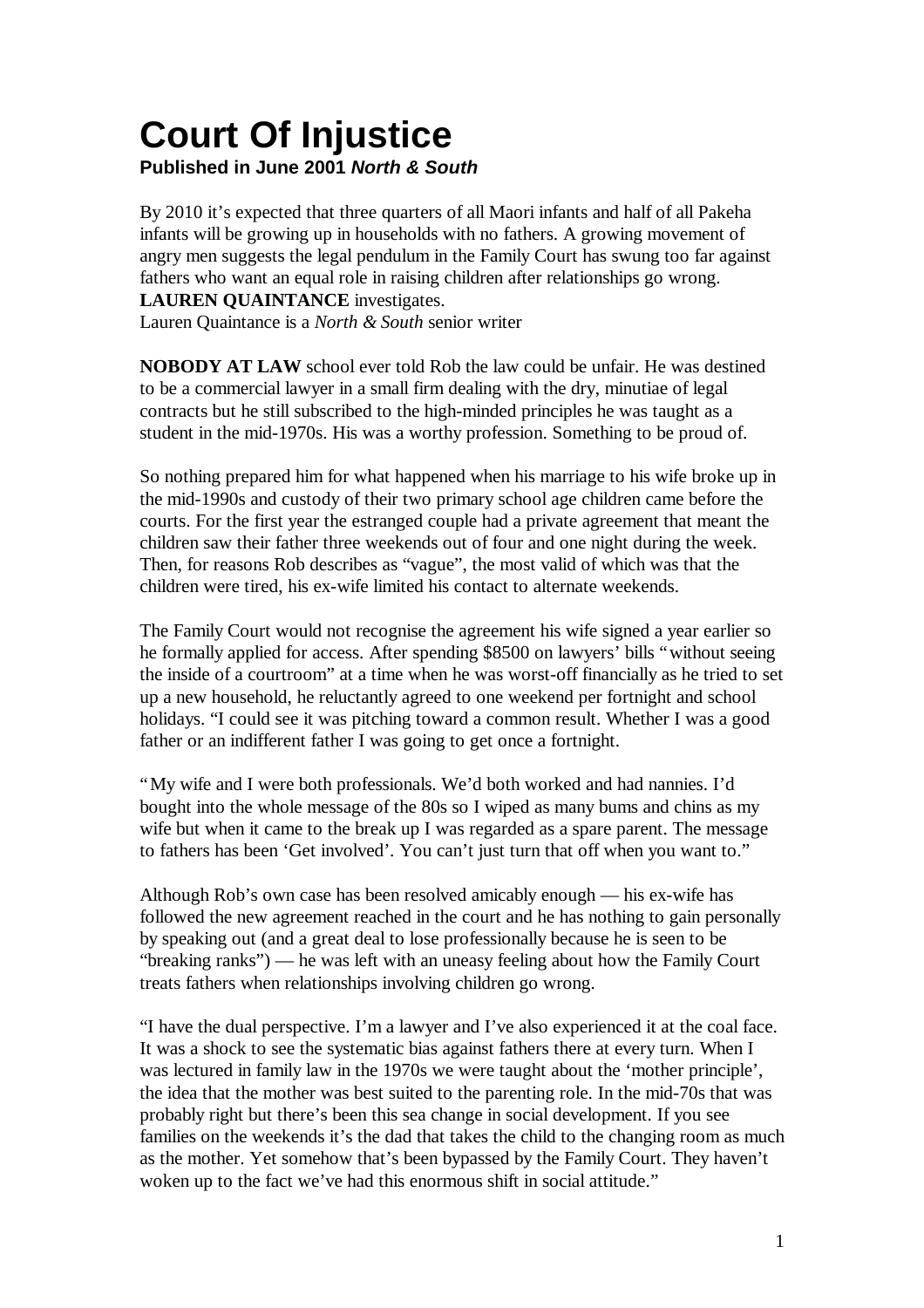Worse, he has been shocked by how the principles of "beyond reasonable doubt" and "innocent until proven guilty" he held so dear are totally disregarded in cases where allegations of physical or sexual abuse are levelled against fathers in acrimonious break-ups where the mother may be attempting to punish her partner or win sole custody.

"For whatever reason all that we learned at law school about justice and due process and justice being seen to be done… that's all sacrificed for what's in the best interest of the child. They justify suspending all these important principles on the basis that the welfare of the child is paramount but my argument is they're not achieving the outcome which is best for the child because a child needs a father. People go into the Family Court as a family and come out with the father detached from the kids."

Is the Family Court really preventing Dads from having a meaningful relationship with their children? Is all the rhetoric about the importance of fathers meaningless when faced with the powerful, politically correct feminist and child protection movements? And can fathers ever really compete against the mystical "mother-child bond"?

**IT'S NOW MORE** than 30 years since politicians drafted the Guardianship Act, the law that's meant to determine how children will be cared for after a relationship breaks down. It basically says both parents are responsible for children (unless the father isn't living with the mother at the time of the child's birth in which case he has virtually no rights) and introduced the all-important principle that the welfare of the child should be paramount. Since that time, in the late 1960s, divorce and de facto relationships have become commonplace and women have joined the workforce in large numbers. So it's surprising, then, that with a little tweaking over the years the Guardianship Act has largely remained workable in a time of great social change.

When the Family Court was established in 1980 to hear disputes about matrimonial property, custody and access previously heard in public in the District Court, new laws made it easier to obtain a divorce on the grounds of "irrenconcilable differences" proved by a couple living apart for two years. The Guardianship Act was amended at the same time to stipulate that children of a failed relationship should be placed with the most suitable parent regardless of that parent's sex or the age of that child.

Last year 9912 marriages in New Zealand ended in divorce and although many de facto and married couples who separate agree on custody and access arrangements for any children of the relationship, last year the Family Court heard more than 14,000 applications for custody and access. (13,517 applications are recorded on the Family Court database but that doesn't include some smaller courts in rural towns).

Because the court's philosophy is to try, where possible, to resolve disputes without resorting to a traditional, adversarial court hearing with expert witnesses and lawyers arguing for both sides, less than 10 per cent of cases proceed to a full defended hearing. Most are resolved in a mediation conference chaired by a judge who is supposed to "mediate" but in practice often actively persuades couples to come to an agreement.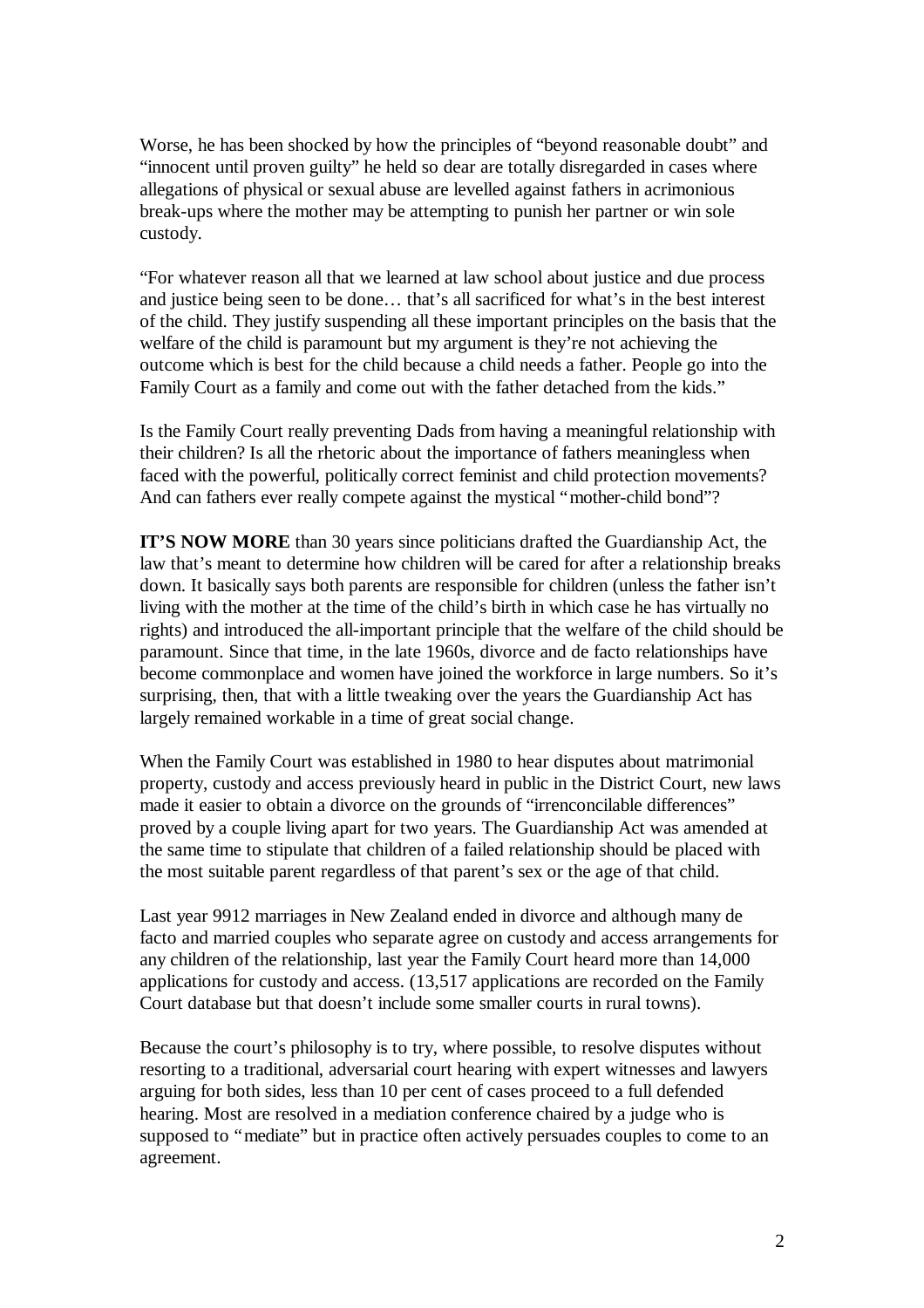Because so few cases end in full-blown hearings supporters of the Family Court can claim most cases are settled by "mutual agreement" and that the disaffected men represent a tiny proportion of cases dealt with every year. What that doesn't account for is the many men like Rob who give up before a defended hearing because of mounting legal costs or because they believe the outcome is a *fait accompli*.

It's impossible to say how often the mother walks away with custody of the children because the Department for Courts stopped recording the gender of parents awarded custody in 1990. But at that time, a decade after Parliament passed unambiguous law that the Family Court should be gender blind, mothers were awarded sole custody in 74 per cent of cases where custody was disputed. Fathers won sole custody in 13 per cent of cases. In the remainder children were split up or parents had joint custody.

That probably reflects the prevailing view encapsulated by a 1994 report on the Family Court written by Department of Justice staffers Georgie Hall and Angie Lee. The pair defended sole maternal custody arguing that local and overseas research suggested children who lived with solo mums had emotional, behavioural and educational difficulties not simply because they only had one full-time parent but because of more "complex reasons" including conflict between parents and the fact the mother was likely to be worse off financially after a separation from a partner.

The report said the "sustained attack" on sole maternal custody was not justified and the "growing enthusiasm" for joint custody in the United States was misplaced because children were no better off than those in the sole custody of one parent and only worked where there was a high degree of co-operation between parents.

The same report suggested fathers may pursue custody as a "sinister bargaining tool" to pressure mothers into reducing their matrimonial property or maintenance claims, suggested unemployed fathers were motivated to apply for custody to get the DPB and said some men pursue custody to punish an ex-partner who broke up with them. Nowhere was any mention made of mothers who pursued custody for financial reasons (to qualify for the DPB, maintenance or matrimonial property) or mothers who pursue custody or control access to punish a man who broke up with them. The underlying assumption seemed to be the women were blameless victims in such disputes and they had to fight off "sinister" attacks on their natural caregiving role.

Christchurch civic creche worker Peter Ellis had been convicted the previous year and hysteria about sexual abuse and particularly "recovered memories" of abuse was at its height. The report acknowledged that while false allegations of sexual abuse may happen from time to time sexual abuse in families was "endemic to our society at a disturbingly high level" — a statement made without reference to any statistics and that appears to unquestioningly accept the now discredited claims made by lesbianfeminist psychologist Miriam Saphira that led to a Telethon in the 1980s based on the idea that "one in four girls will be abused by age 18, half by a member of her own family".

The views of lawyers who said the standard of proof was too low in sexual abuse cases were dismissed. The report's authors acknowledged false allegations probably occur, but argued that because a man accused of sexual abuse in custody proceedings would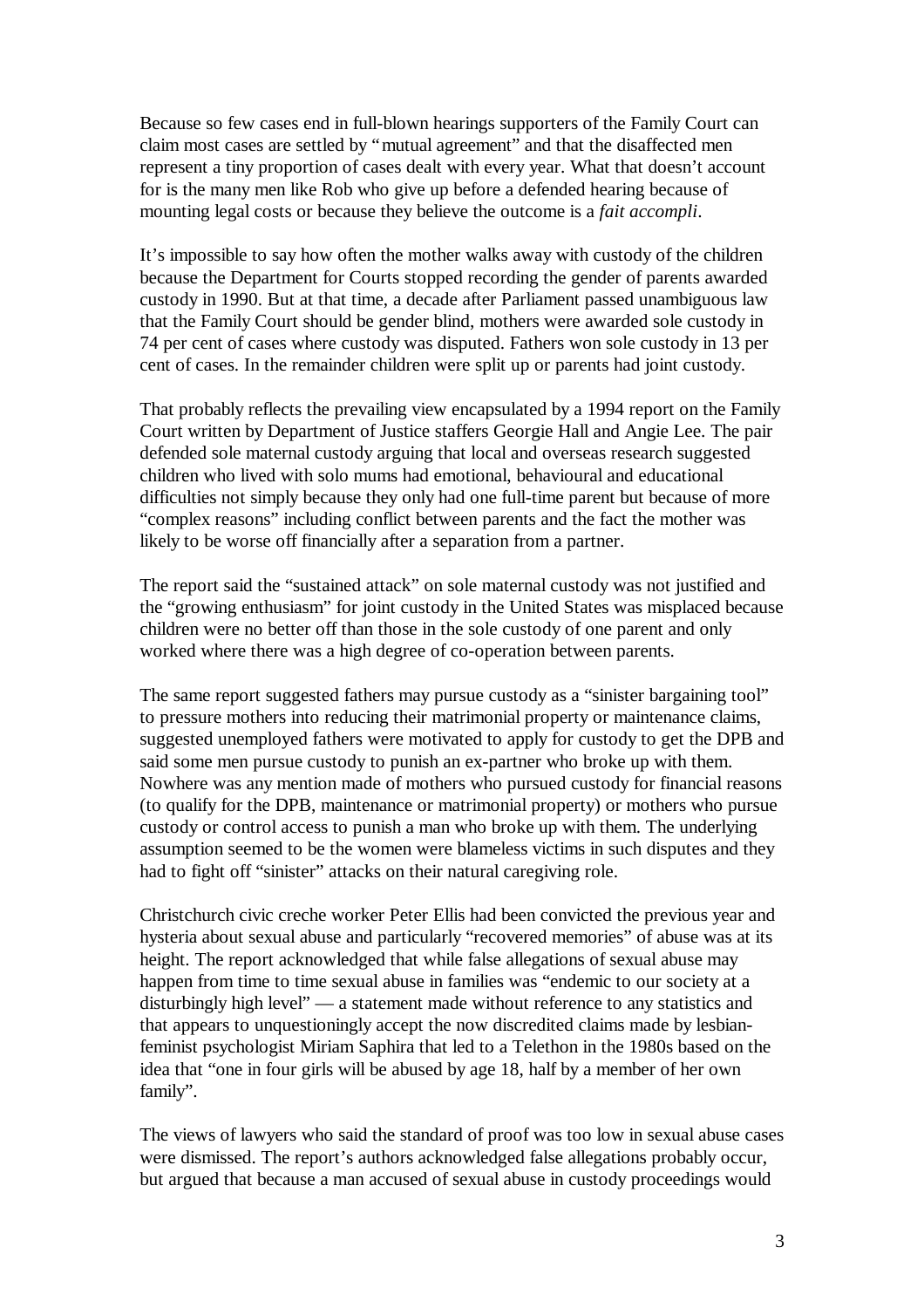not be sent to jail (but would all but lose access to his children) it was best to err on the side of caution because of the danger to children if he were guilty.

Several years had passed since sweeping law changes were made because of the growing realisation that victims of male violence and sexual assault weren't getting a fair deal. The law was changed to allow men to be convicted of rape and child molestation on the uncorroborated word of women and children. The police stopped treating domestic violence as "just a domestic" and adopted a "believe the victim" approach and began arresting and prosecuting men accused of assaulting their partners.

It's in this climate that the 1995 Domestic Violence Act (DVA) was passed into law. If fathers found it difficult to get joint or sole custody of their children before, the DVA made things considerably more difficult. That's because the radical piece of legislation with the laudable goal of protecting women and children from violence is preventing ordinary, loving fathers from having a meaningful relationship with their children.

Before the law was changed women who were battered by their husbands or partners could apply for a non-violence order or a non-molestation order under the 1982 Domestic Protection Act. These were difficult to get and well under half the applications for final orders made in the Family Court in 1990 were actually granted. And just because a man had hit his wife (or vice versa) the prevailing view was that didn't necessarily mean they were a bad parent who was likely to abuse their kids.

That all changed after Wanganui man Alan Bristol joined his three daughters Tiffany, seven, Holly, three and Claudia, 18 months in the backseat of the family car in his garage in February 1994, connected a hose from the exhaust to a partially open window and started the engine. Bristol and all three girls died of carbon monoxide poisoning but not before he apparently changed his mind; he was found with an arm outstretched towards the ignition and the key was switched off.

Bristol and his estranged wife were involved in an acrimonious Family Court custody dispute, and despite the fact there was a long history of domestic violence between the pair, he was considered "a loving father" and had interim custody. The day before the killings Bristol was charged with indecent assault and assault on a female after an altercation with his estranged wife when the girls were handed over for access.

The Minister of Justice ordered an independent inquiry by [High Court Judge] Sir Ronald Davison into the Bristol case which was ultimately the catalyst for the DVA. In his report Davison argued that if someone had been violent toward a spouse then there was "good cause to suspect" when the relationship broke down the violence would be redirected toward any children even if they were previously a model parent.

He proposed domestic violence be treated equally to other forms of violence, penalties for breaching non-molestation orders beefed up, stricter enforcement, better mechanisms to protect victims when children were handed over and, crucially, that when a person has been shown to be violent to *either* a child or spouse in a domestic situation then that person must automatically be assumed to be unfit to have custody or unsupervised access until such time as they can prove they are a fit parent.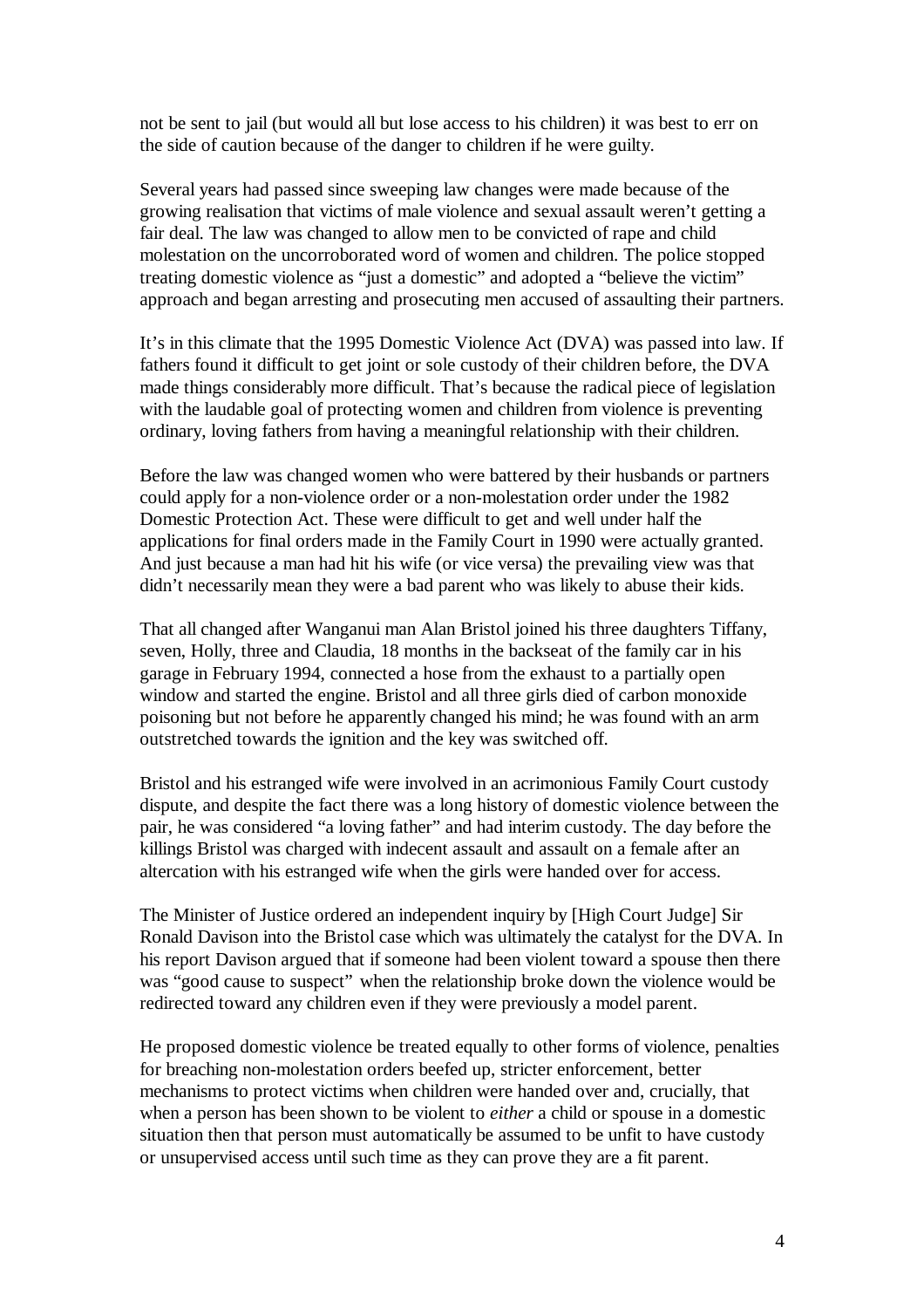**IN THE EVENT** the government went even further than Davison proposed and overhauled our domestic violence laws in several fundamental respects. First, the definition of domestic violence was broadened to include not only physical and sexual abuse but also psychological abuse. Most countries have laws banning "harassment" or "molestation" but no others have quite such a woolly term as psychological abuse.

The DVA's definition of psychological abuse is open-ended: it says it includes but is *not confined to* intimidation, harassment, damage to property, threats of physical abuse, sexual abuse or psychological abuse or allowing children to witness any kind of abuse.

The meaning of the term is widely debated although a Department of Justice/AGB McNair report titled *Hitting Home* released at the same time as the new Domestic Violence Bill was before Parliament in 1995 identified 11 types of psychological abuse. They included smashing or throwing objects, humiliating and threatening a partner and simply putting down family and friends or swearing at or insulting a partner.

Given that it was the same Department of Justice officials advising the government on the new DVA it has to be assumed they, at least, meant for swearing and name calling to be cause enough for a protection order to be granted. This is despite the fact that in the same report the authors admit that the "study of psychological abuse is in its infancy" and there was no evidence to link psychological abuse to physical abuse.

Secondly, the DVA established a single act of violence or a number of acts that form a pattern of abuse even if "when viewed in isolation may be minor or trivial" would constitute domestic violence. In other words there was no longer any need to establish a person had a violent history. Under the law a slap delivered after discovering a partner in bed with a lover — or a series of insults — would be treated the same as repeated, sustained beatings leading to hospitalisation of the victim.

The DVA says domestic violence *in all its forms* is unacceptable and legal manuals on the act interpret that as a clear signal "there is no room to argue that any form of domestic violence is morally defensible and the scope for arguing mitigating factors must likewise be reduced". That means arguing that the abuse — psychological or physical — was provoked or was a one-off lapse is much less likely to succeed. The act also made it compulsory for spousal abusers to attend an anger management course.

In keeping with Davison's advice, the third most important way the 1995 legislation shifted the goal posts was by stating that violence to a spouse observed by a child counts as violence towards a child and by *automatically* extending a protection order to any children of an applicant regardless of whether they'd suffered any abuse.

The Guardianship Act was amended to accommodate the new DVA so when an allegation of violence made under the act or raised in custody proceedings is "proved" (and we'll get to the standard of proof shortly) the court must not award custody or unsupervised access to the violent parent unless it is satisfied the child will be safe. That reversed the presumption existing before the Bristol murders that someone who is a wife beater (or an alleged wife beater) won't necessarily harm a child.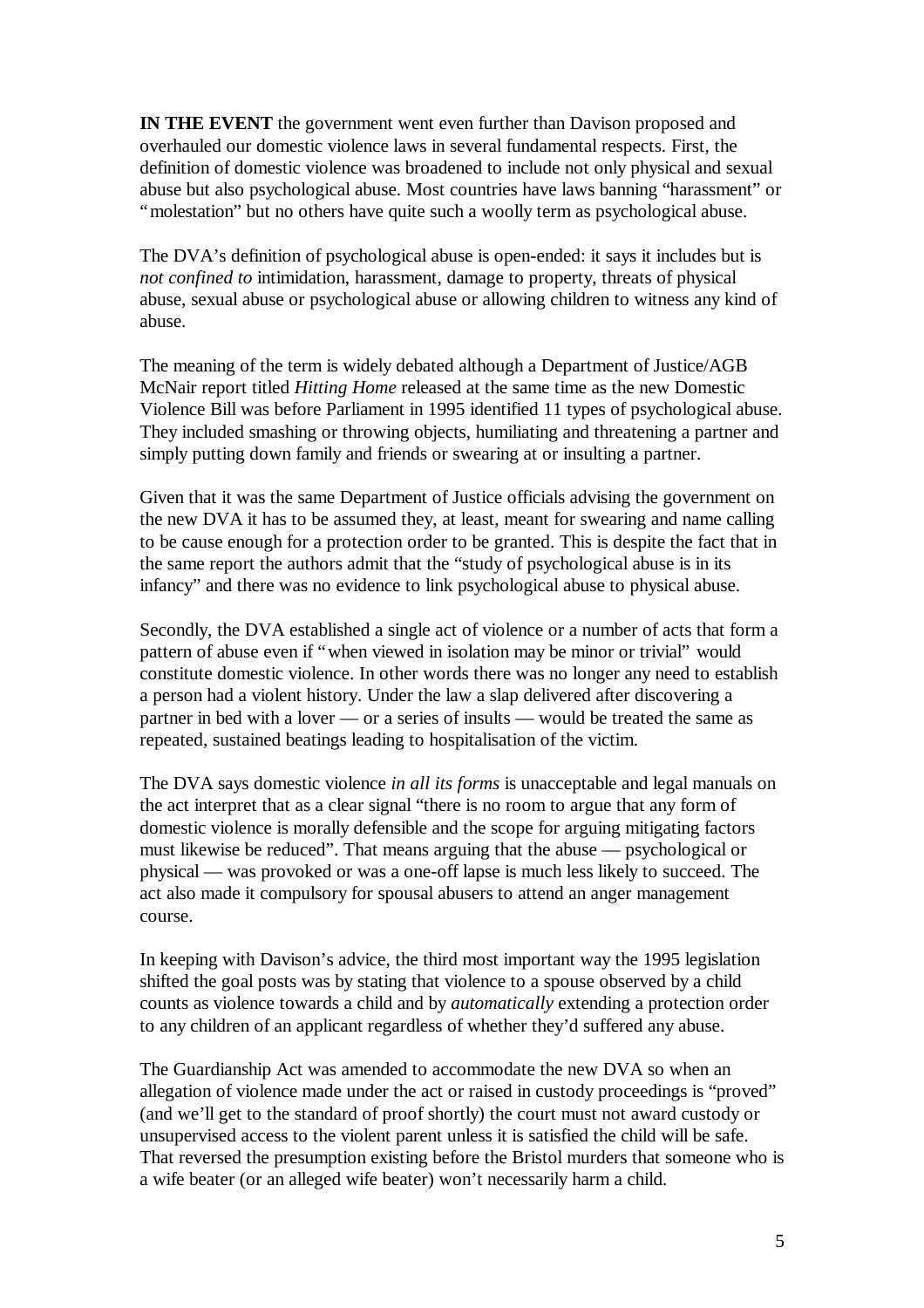What has this meant in practice? As well as being easier to get a protection order under the DVA in 89 per cent of the 28,755 applications for protection orders since 1996 (of which nine out of 10 were applied for by women) an order was issued "ex parte" without informing the alleged abuser or holding a hearing where the allegations could be defended. The accused may demand a hearing to challenge the order after being served with it but must do so within three months or it becomes permanent.

Lawyers have told *North & South* that in almost all cases the only evidence provided to the court to support an application for an ex-parte order was the complainant's sworn affidavit outlining claims of physical, sexual and/or psychological abuse. Lawyers who apply for ex-parte orders are required to sign a certificate essentially saying the application is a "proper case", a declaration usually based entirely on the lawyer's impression of the applicant's veracity -- something some feel uncomfortable about.

Corroborating evidence such as medical certificates, police reports, criminal records or witnesses was rarely available quickly enough to be considered or did not exist. Most protection orders are issued without the judge who signs them off so much as laying eyes on the applicant or her lawyer. Most applications are dealt with by fax or email.

"One of the difficulties with the Domestic Violence Act is the speed someone can get a protection order. It's seen to be like Dial A Pizza," says Hutt Valley family lawyer Paul Paino. "You get one in two hours and the police or bailiff serve it within 24 hours and if you want to get that order lifted or changed — or you don't think it should have been made in the first place — it can often take a month or two to get a hearing and in the meantime the person is not allowed to see his kids."

Few men defend protection orders before the three-month deadline when they automatically become permanent, a fact that's been used to suggest most orders are justified and domestic violence is rife. However, the fact that less than 20 per cent of orders are defended may not necessarily mean most men don't bother to front up in court because they're guilty. To be sure, many protection orders will be justified and indefensible — but many more defences are initiated than proceed to a hearing.

That suggests many simply can't afford the legal bills. One of two companion 1999 Ministry of Justice (MOJ) studies found 61 per cent of non-custodial parents were refused state-sponsored legal aid in DVA cases (compared with 15 per cent of usually female custodial parents). Even if legal aid is awarded defendants may be required to make a contribution toward their legal aid bill whereas applicants aren't. This has made it easier for housewives financially dependant on their husbands to escape violent relationships, but it also means men of limited means feel as though their ex-partner has an "unlimited" legal budget while they spend \$8382 on average on lawyer's bills.

That this comes at a time when matrimonial property is being divided up and men face child support payments as well as the cost of establishing a new household for themselves, severely restricts their ability to defend protection orders. (That court delays meant three out of five cases in the 1999 MOJ study dragged on beyond the 42 day period in which a hearing is supposed to be held probably didn't help.)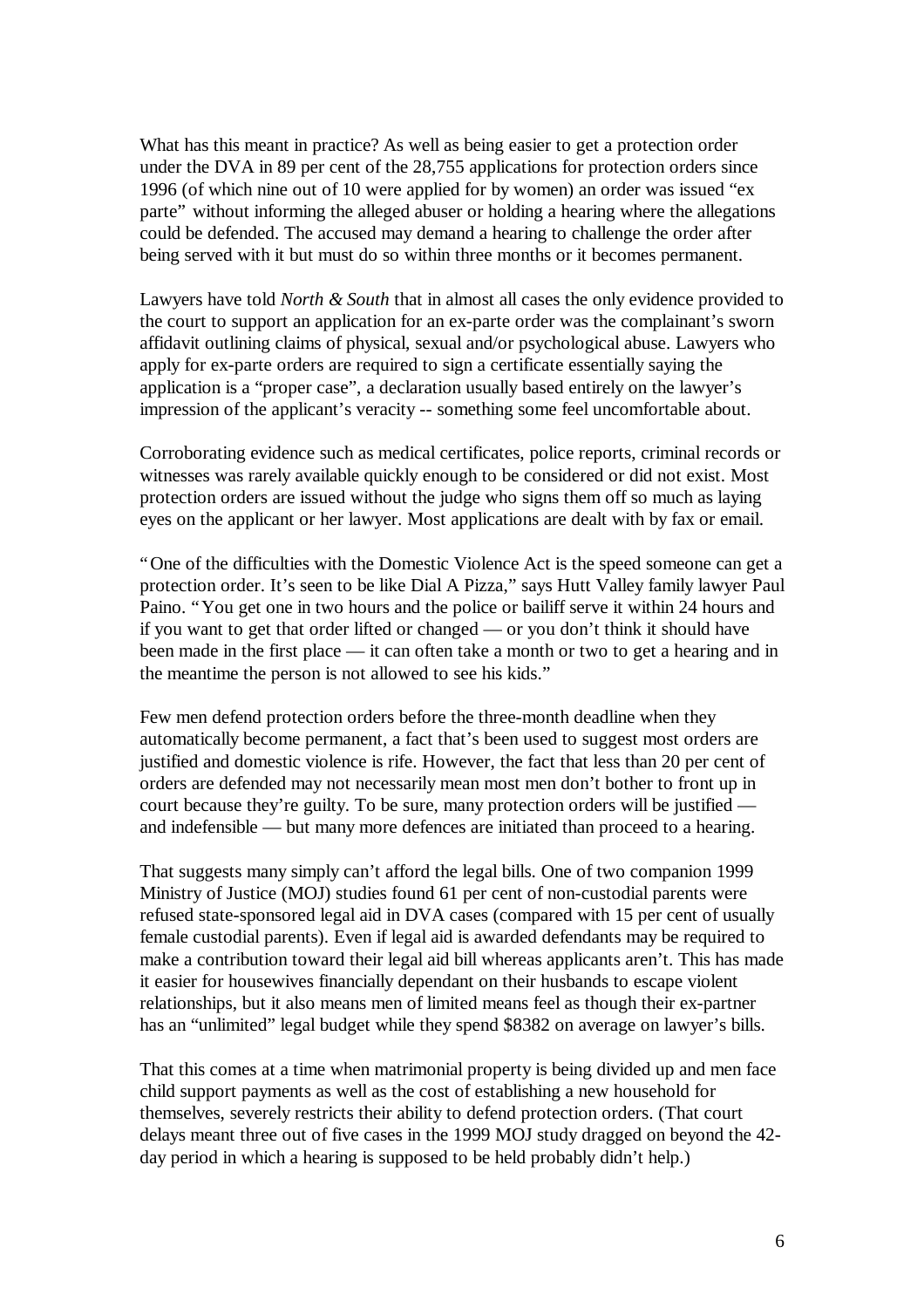*North & South* has learned many lawyers also advise men to think twice about defending the orders. Wellington lawyer David Howman has spent most of his 30 year career practising family law and says while he would always stress to a client that it was his decision, he suggests they carefully consider defending a protection order because of the not insignificant cost and the fact they're "not easy to defend" because the onus is on the respondent to disprove the allegations made.

Like many cases in the Family Court there was often little evidence except the word of the couple in dispute unless the alleged victims had visited a doctor or a refuge. Often violence happened behind closed doors, or was kept quiet, so the court's decision often came down to a matter of which party was most credible.

"It used to be more difficult to prove there had been domestic violence but the emphasis under this new act has been to believe those people who make the allegations and the onus is [on the respondent] to refute them which is difficult to do. A lot of it is in the mind of the beholder. If the victim perceives there is a threat or erratic behaviour then that counts. Judges can take account of that perception."

**ONCE AN ORDER** is served, the man who is alleged to be violent is automatically banned from seeing his children until the court can assess the risk. Lest this be considered a rare occurrence consider that three quarters of applicants for protection orders have children and, in the first three years the DVA was in force, 42,959 children were named on protection orders sought by one of their parents.

When an allegation of violence is made against a father it's likely he won't see his children for months. In the 1999 MOJ survey of 558 cases a third of violent parents had not seen their children six monhs later. The average period of no access was 15 weeks. (The court says this "hiatus" is partly due to the fact fathers are slow to apply to the court for access after they've been served with a protection order.)

Most of the time there's no suggestion children have been harmed by the "abusive" parent nor is there any suggestion from their mother she fears for their safety. Of the affidavits examined by the MOJ 76 per cent included claims children had witnessed physical or psychological violence toward the mother. In only 24 per cent of cases was it even *alleged* children were abused, neglected or somehow put at risk.

When deciding if allegations are true — and assessing the risk posed to any children the rules applied in criminal trials don't apply. The Family Court can admit any evidence it sees fit whether or not it would stand up in any other court of law and uses the civil standard of "on the balance of probabilities" rather than the criminal standard of "beyond reasonable doubt". That leads to cases [see *John's Story*] where the police have insufficient evidence to lay charges — or refuse to even investigate — but the Family Court will accept the allegations as true when ruling on custody.

In some cases the court will judge the allegation true *before* criminal proceedings are held and a man found "guilty" in the Family Court might be found not guilty of the same offence in a criminal court. This is despite three American studies showing up to 50 per cent of sexual abuse claims made during custody proceedings were false.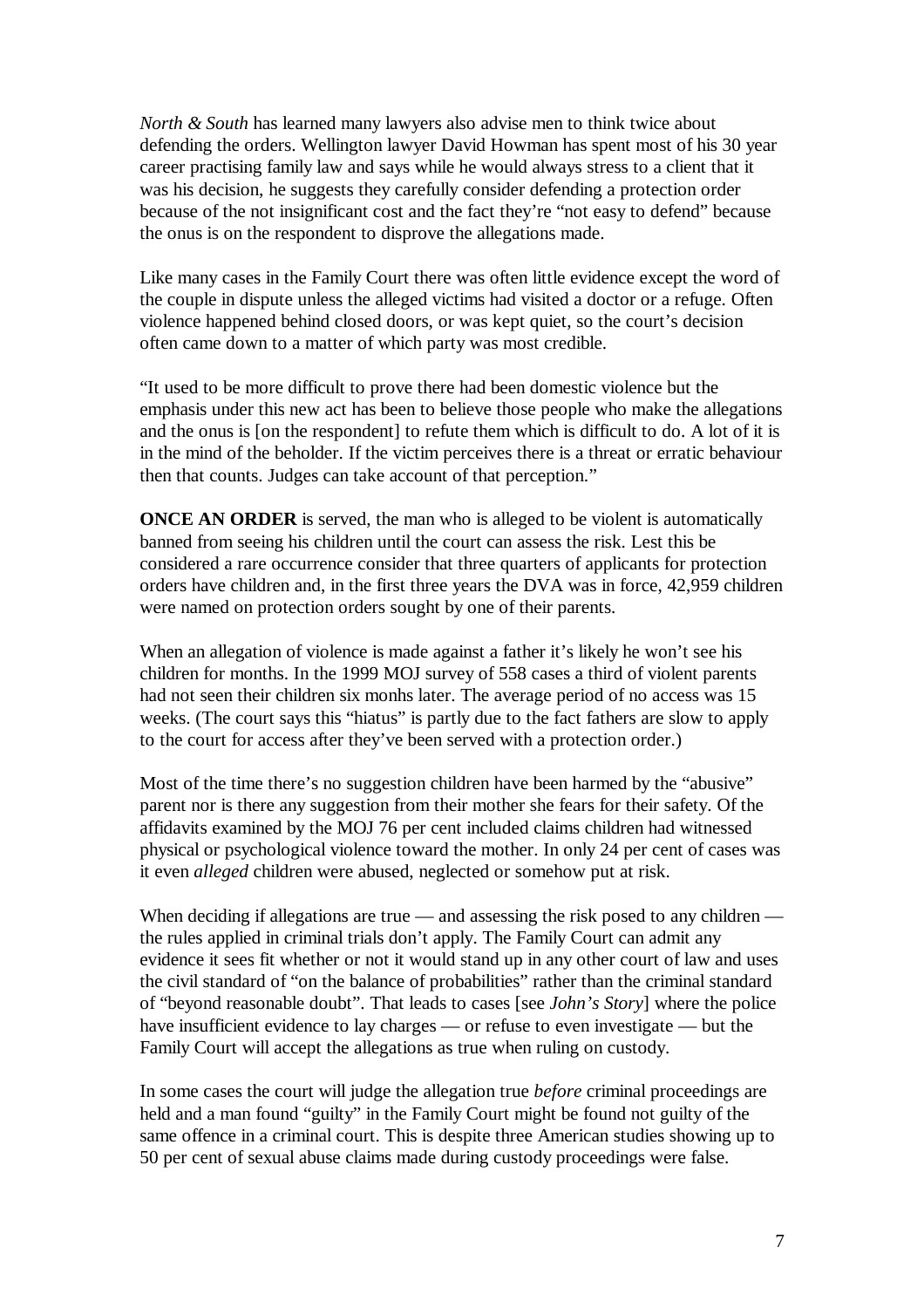If the court finds that abuse is "proven" then it cannot award custody to the abusive parent or order anything but supervised access unless it thinks the child will be safe. Judges frequently base their decisions about how safe a child will be in a parent's care on "little information" according to the 1999 MOJ report. It's reasonably common to refer parties to counselling and appoint a lawyer to represent the child but the report found a social worker's opinion about the child's safety was called for only five per cent of the time and a psychologist's report just two per cent of the time.

When deciding that question the scales are weighted further against men because the court must consider whether the custodial parent *thinks* the child will be safe with the non-custodial parent. This shifts the power back into the hands of a mother who may have fabricated the allegations, is paranoid or mistakenly believes abuse occurred.

Even in cases where the court concedes an allegation has not been proven, the law allows it to err on the side of caution. If the court decides there isn't enough evidence (even by its own looser standards) and believes there is a risk to the child it can impose any order it likes. Usually it will order two hours supervised access per fortnight equivalent to just over two days a year — and father is only permitted to see his children in a court-approved centre where he is closely supervised by staff.

Although meant as a temporary measure until the father can prove the child would be safe with him (and many question how it's possible to prove such a thing especially when the mother's perception of the child's safety is given weight) *North & South* has learned of cases where fathers have not seen their children outside a supervised access centre for several years because the mother won't agree to have a relative (even one of her own) supervise him. Some men refuse to see their children altogether rather than submit to the "false and unnatural" environment of the centres they say is akin to being visited in jail. Some fight the order in the courts; others walk away entirely.

When women fail to deliver children to see their fathers as agreed the system is apparently inept at forcing them to comply with court orders. It's possible to apply to the court for a warrant to have the children uplifted by force but, as well as not wanting to put children through such a traumatic experience, the police are often reluctant to get involved. One man has gone to court 17 times to get a warrant to have his children delivered as per the court's agreement [see *Duncan's Story*.]

Meanwhile, police will not hesitate to lay charges if a protection order is breached. Recent cases include:

Wellington computer engineer William Donachie pleaded guilty to a charge of breaching a protection order after sending his then 12-year-old daughter an "inoffensive" Christmas present of a leather vest, key ring and wallet. He had not seen his daughter for more than two years. [He was given a suspended sentence].

A man (whose name is suppressed) was given a discharge without conviction in the Invercargill District Court after sending his daughter a Christmas card from jail.

AS A LAWYER Rob — who was never accused of any violence himself — is troubled by how far the pendulum has swung against men. As a father he is outraged.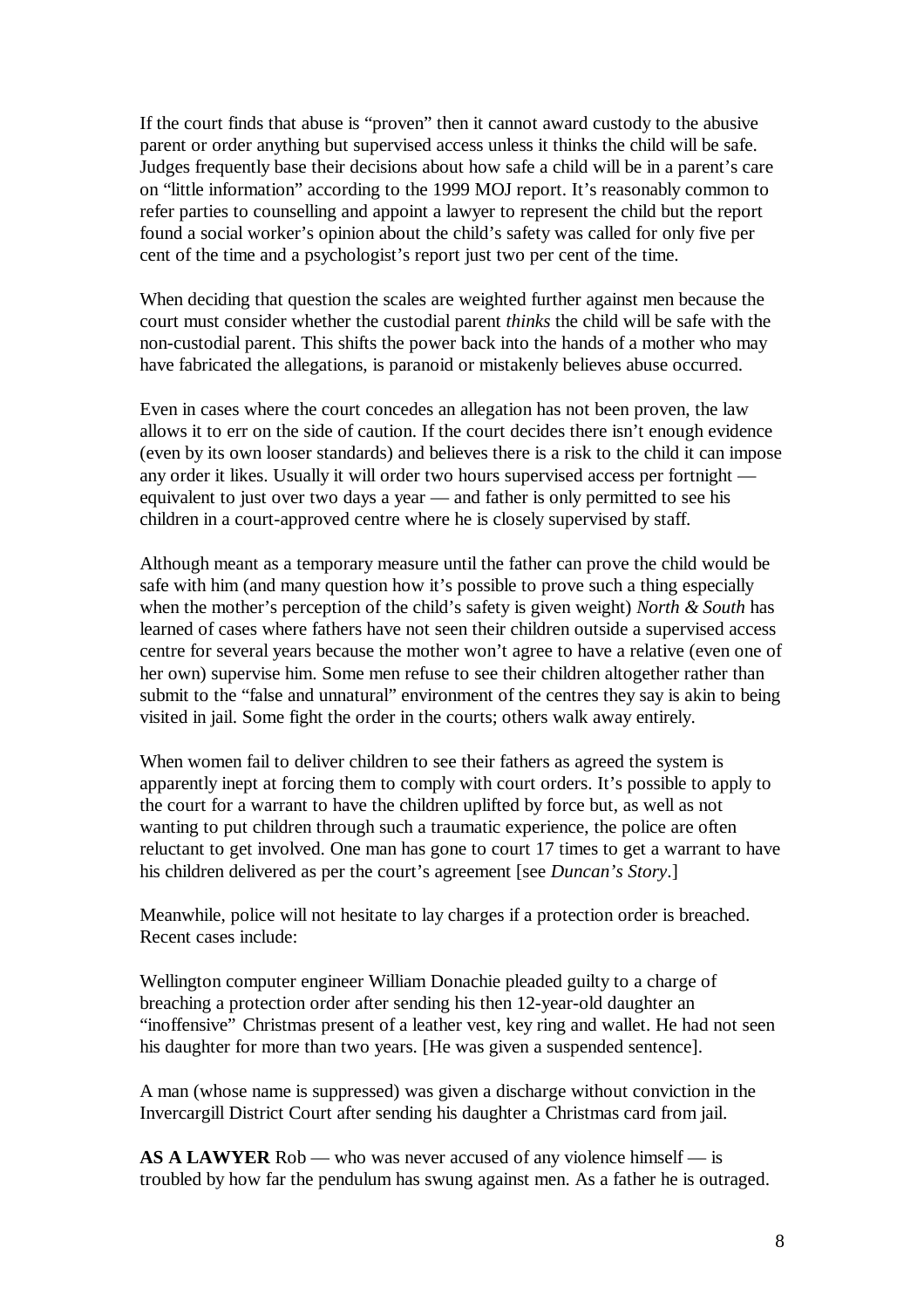He suggests the following is a common scenario: "A wife has decided to leave her husband to take up with somebody else. Most people will have a response which, for that moment in time, is possibly threatening to the other party. She goes off and gets a protection order which immediately covers the children. He might be a totally loving father but he is immediately injuncted from being a father to his children.

"Most orders are issued ex-parte and that runs against the due process of law; a decision shouldn't be made against you without you being heard. That fundamental principle is not working in the Family Court. I wouldn't have an objection to that if there's a threat of real violence as long as within a week you could be heard but sometimes this goes on for months and months and sometimes years before there's a full hearing and in the meantime you're ordered to do an anger management course.

"Judges are terrified of getting it wrong. We've had cases like the Bristol case in Wanganui and the Perkin case in Nelson where children have been murdered by their parents (the father in the first case, the mother in the second) after a Family Court decision. The legal profession is by its nature very conservative and cautious so judges and lawyers will kick for touch every time.

"If you're lucky you'll get to see [your children] in a church hall with somebody from Barnados listening to your every question, censoring you in case you're trying to get information about their mother. You'll probably get two hours at the most once a fortnight and you'll likely pay \$50 a time for the privilege. If you're not truly a violent man that's an outrageous disruption of your relationship with your kids. Your kids think there's something wrong with dad because it's like visiting him in jail."

Separated Fathers' Support Trust secretary Bevan Berg left the police force in the mid-1980s and now runs his own freight business in Auckland. We are not permitted to publish the particulars of his case except to stay he was "stunned" by his own experience after he left his wife in 1995 and he has spent considerable time analysing the DVA in the sober, measured manner that an ex-cop can bring to the task.

Having visited enough "domestics" in his time as a beat cop he accepts there is a genuine need for a law to protect against men (and women) who beat their partners and says his comments are not an attempt to excuse or in anyway condone violence. However, he's concerned that where children are involved the law errs too heavily on the side of caution, doesn't properly examine claims and appears to take the view that women are beyond reproach, that women don't lie and they're certainly not violent.

"There's a pretty wide interpretation of domestic violence which can come down to waving a finger at someone or slamming the door. It doesn't take much to make that finding. Judges tend toward a convenient safety point. If you look at the outcome of [custody cases involving the DVA] the default position is always supervised access."

Berg suggests the DVA has been used cynically by lawyers who employ it as a "tactic" to win custody because a man accused of violence will be tarnished in custody proceedings. And he wonders why when the safety of the child is paramount older children are not asked whether they think they will be "safe" with their fathers.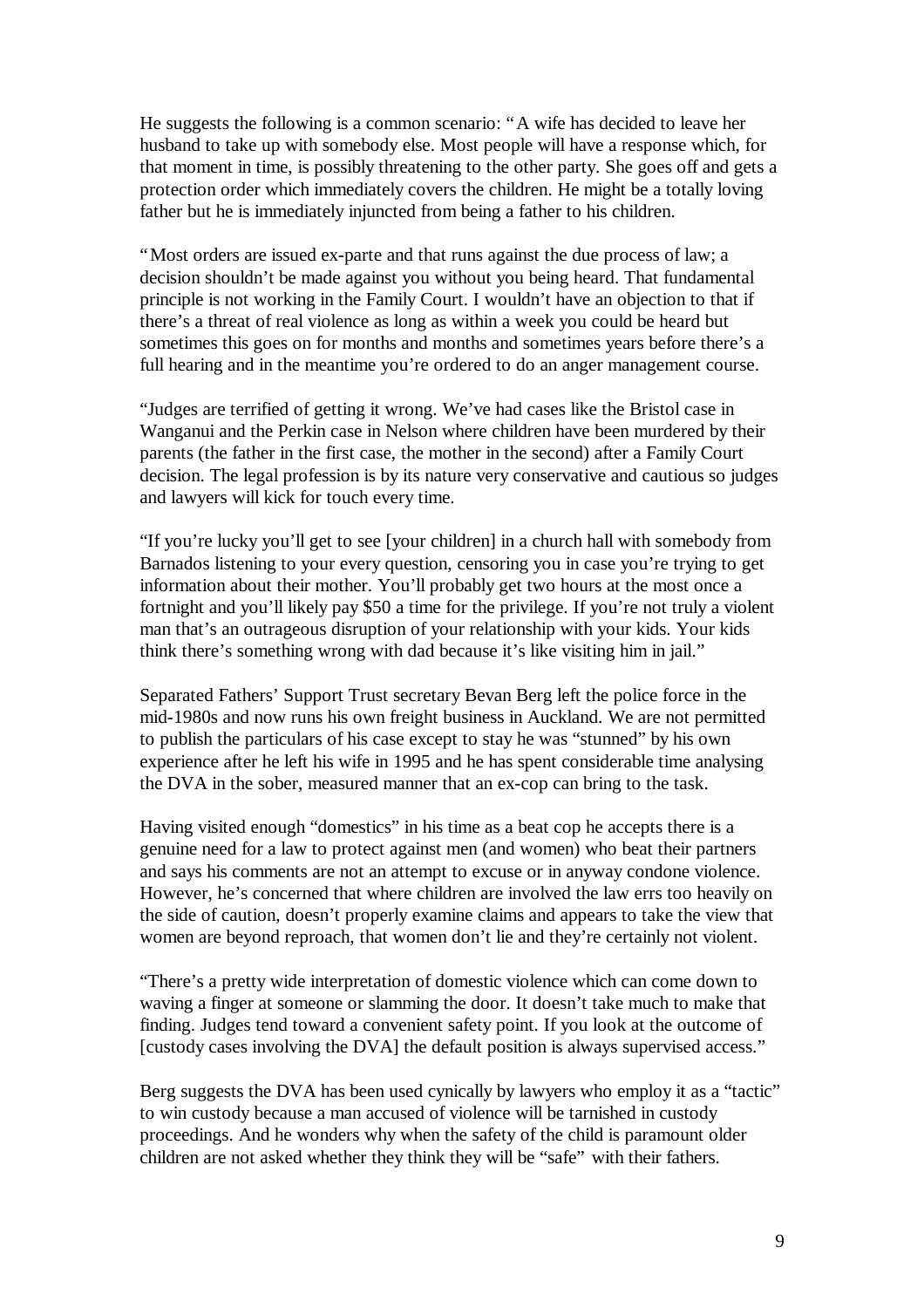The crux of the men's complaint about the Family Court is this: it appears to operate under entirely different rules than any other court and in the name of "child welfare" a principle they claim to support — runs roughshod over their right to a fair hearing. The court already assumes men are capable only of being "weekend dads" so it is seen as no great loss to limit them to two hours supervised access a fortnight.

Underpinning all this seems to be the quaint assumption that women are nurturers and aren't violent. It's the kind of thinking that means we still have a criminal charge of male assaults female but no equivalent charge of female assaults male. Studies on domestic violence in this country paid for by government departments make scant or no mention of the problem of women's violence toward men. And we only need look at the high-profile child abuse killings in the last year or so, and note that females were the sole perpetrators in at least three cases, to know women kill children.

And it's not just the occasional crusader expressing concern about the brand of justice delivered in the Family Court. The fledgling men's movement is comprised of about a dozen organisations across the country with names such as Caring Fathers, Men and their Children, Separated Fathers Support Trust and FARE (Fathers Apart Require Equality.) Some organisations were formed in the 1980s but the movement was given impetus by the passing of the 1993 Child Support Act which, among other problems, badly disadvantaged non-custodial parents who started a second family. Exact numbers of men involved is difficult to gauge but the Men's Centre North Shore has 370 subscribers to its monthly newsletter *Menz Issues* around the country and another 170 hits per week on its website from which the newsletter can be downloaded.

Alliance MP Liz Gordon described the disaffected men to the *Assignment* television programme last year as the "knit sweater brigade" rather than "sharp suits" who possibly blamed their lack of success in life on their marriage break-up. During research for this story *North & South* spoke with architects, lawyers, policeman, exjournalists, small businessmen as well as beneficiaries concerned with the status quo.

Some are undoubtedly obsessed with getting better access to their children even going so far as quitting jobs, shifting to smaller homes and spending all their capital to "get justice". And the disparate movement is split over how to best achieve its goals: some have targeted "menophobe" Family Court employees by pasting signs outside their homes, others have threatened the lives of judges or police and some favour a campaign of "civil disobedience" including refusing to pay child support.

Whether they can become a serious political force will largely depend on whether it evolves into a coherent national movement and if the sometimes intemperate men on its fringe who do themselves a disservice by downplaying the effects of domestic violence — or attacking the women's refuge movement — can be brought into line.

Bruce Tichbon, the Wellington telecommunications consultant who spearheaded the campaign that led to a government review of the 1993 Child Support Act, knows that what he prefers to call the "families movement" needs a strong and credible leader. Although he's willing to do the job his body isn't: he developed chronic fatigue syndrome about two years ago and is simply unable to get out of bed some days.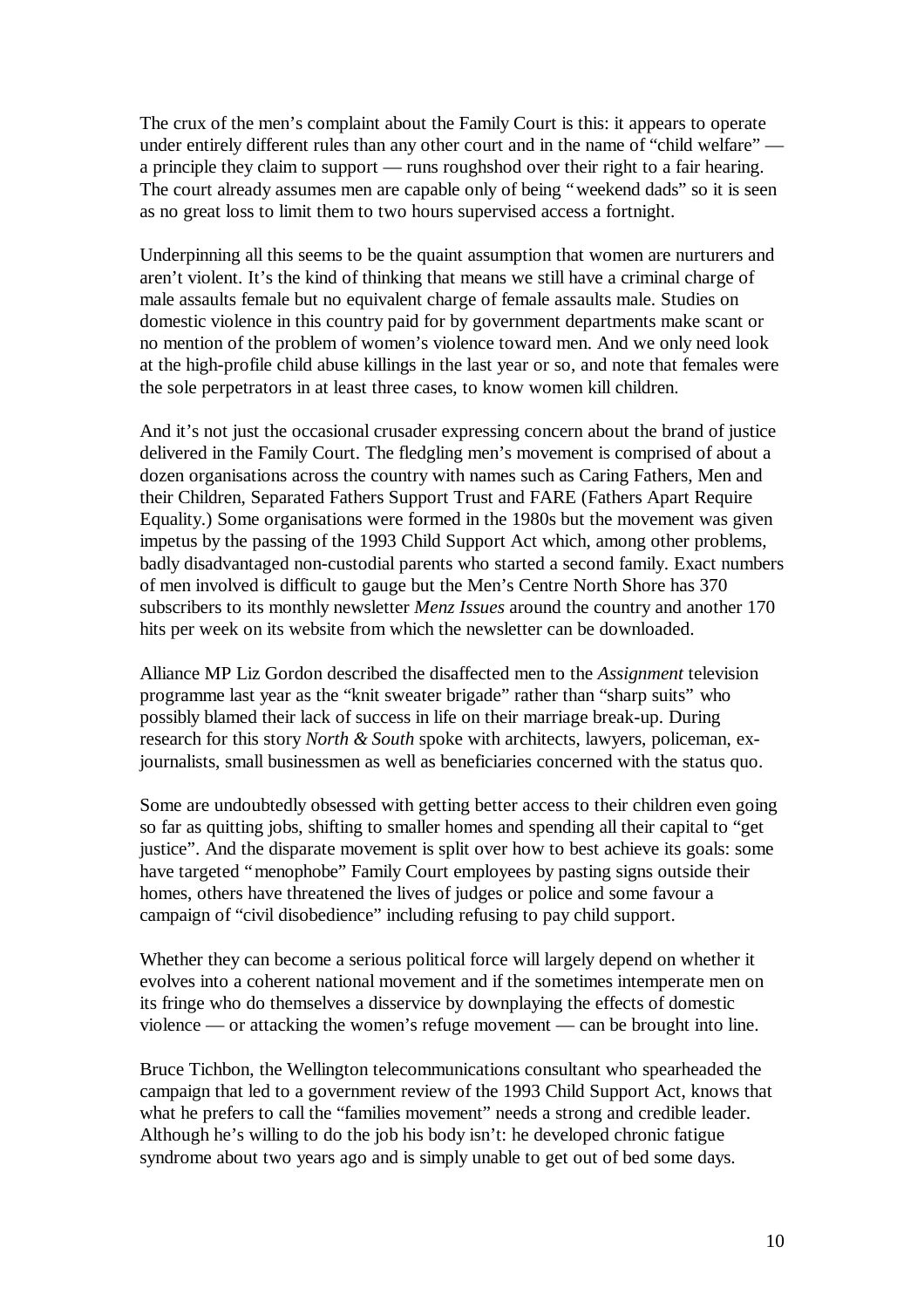"The women's movement has grossly out-performed the men's movement," he says bluntly. "I think the women's movement is too militant, I think they do a tremendous amount of damage to society but they're a brilliant political movement. Basically the problem with the men's movement is they've been out organised and until they get their act together, and show the politicians they can match the women's movement at the ballot box, then men are going to continue to get a rough deal."

**WHEN THE** Family Court opened for business in 1981 Patrick Mahony was one of the first judges sworn in and in 1985 he was appointed the court's chief judge. Entry to his offices on the eighth floor of an office tower on The Terrace is controlled by swipe card and the atmosphere is sterile and hushed except for the sound of air conditioning. On his bookshelf a copy of *Fathers After Divorce* by Michael Green QC — one of the most trenchant critics of the Australian Family Court — is prominently displayed.

The silver-haired, patrician Mahony is flanked by a young lawyer who introduces himself as the judge's assistant and judicial communication's adviser and former journalist Neil Billington. Although interviews with judges are rare, Mahony agreed to an interview that ran well over the 45 minutes allocated because he's anxious to defend the court against what he says are "misleading" claims made by fathers' groups.

Mahony denies the court is biased against fathers and says judges heed the law's direction to award custody to the most able parent regardless of their gender. He's adamant the court is not stuck in a time warp but is reflecting social change that means men are now more involved in the day-to-day parenting of children. Shared parenting is an idea that first emerged in the 1970s and 1980s and he claims the "vast majority" of arrangements made by parents could be described as shared parenting or shared custody. However, this claim turns on a question of definition: Mahony certainly isn't saying most children split their time equally between separated parents.

"Some people think of shared parenting or shared custody as the amount of time each parent spends with a child and a lot of people that come to court are looking at balancing up so many hours of the week with one parent and so many with the other. What we try and do is look at it from the child's point of view. Very often you will get a situation where children will live during the week with one parent but spend the weekends with the other parent and will often spend half the school holidays with each parent and there will be special arrangements for Christmas and birthdays."

Where the court becomes less flexible, however, is in cases where there is a high degree of acrimony between the separating couple. In those cases the court is unwilling to have children moving between the two parents too regularly because children are unsettled if parents can't agree on common routines and rules. On the face of it that sounds like a gift to a parent who doesn't want anything to do with their ex-partner; if they're difficult the court will limit access for the children's sake.

In a landmark case last June, Judge Inglis awarded shared custody to a Tauranga man and said the mother's "personal reluctance" or "personal agenda" about access shouldn't be enough to prevent both parents fulfilling their obligations as guardians.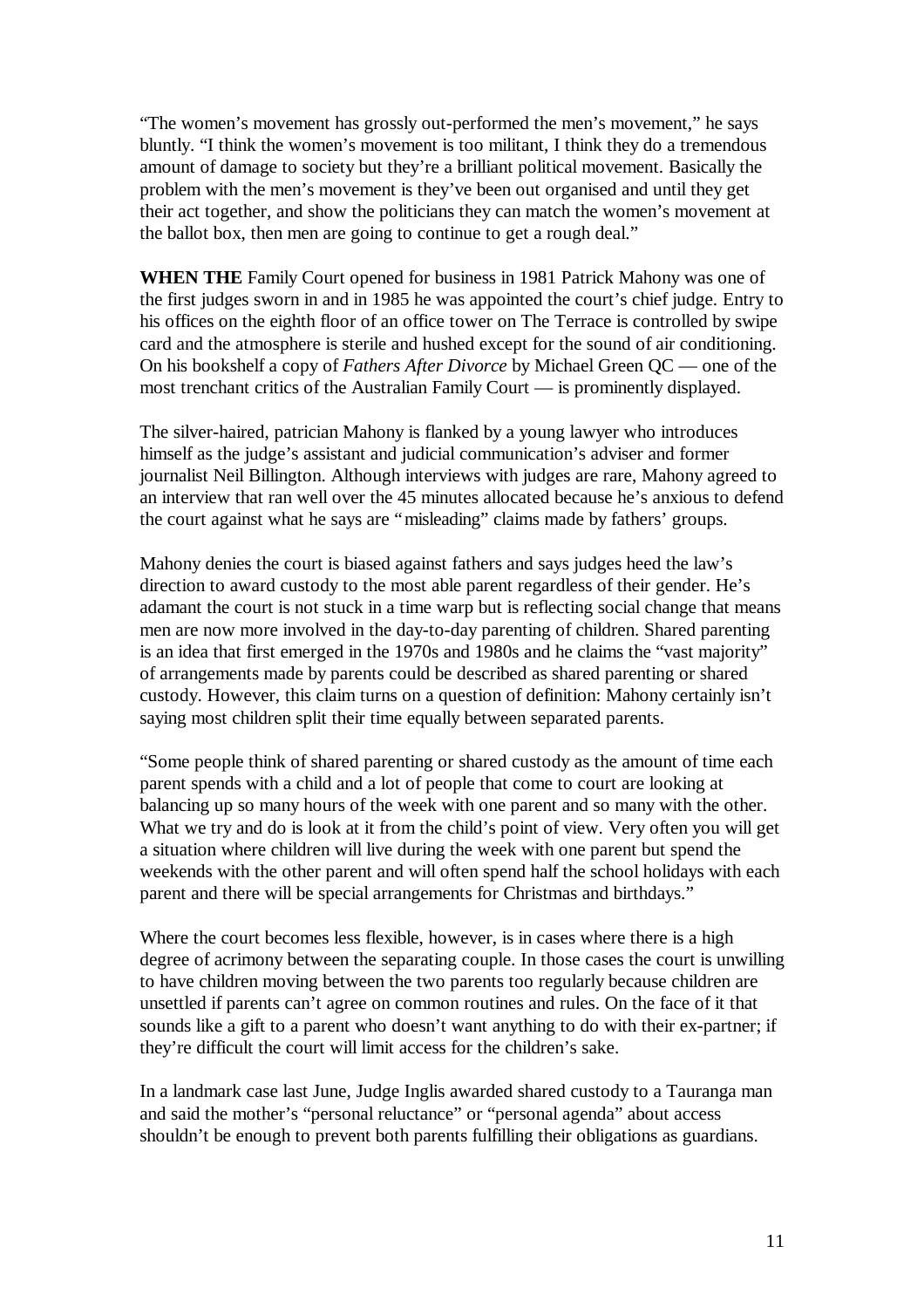Of the decision Mahony says: "That's a fair enough statement but generally speaking if a child is to flourish in an arrangement where there is frequent movement from one home to the other parents do have to get on reasonably well in that they have to support one another. Those arrangements don't work well if a child is aware of acrimony in the background or if a child is aware one parent is trying to derail the other parent." He says if one parent is obstructive the court may give custody to the most flexible parent, the one most likely to accommodate the other parent.

Mahony concedes the court doesn't do a very good job at enforcing its own court orders when a parent persistently fails to deliver children to the other parent. It can issue a warrant to have children collected by police but Mahony wants law similar to that recently introduced in Australia where the court can force a recalcitrant parent to undergo counselling and, failing that, be fined or jailed for flouting its orders.

And what about the question of allegations levelled by one parent against the other in custody disputes? Is justice being denied to men in the name of the child's welfare? Mahony denies the definition of violence is too loose and is particularly adamant that despite being possible under the legislation, protection orders are not awarded for "slamming doors" alone although such a claim might be part of a series of allegations.

Because the welfare of children was paramount there were likely to be cases where the police won't lay charges but an allegation is found to be "true" in the Family Court, he says. "There is a completely different process for gathering evidence and there is a much higher test of beyond reasonable doubt [in the criminal courts]. And there are no doubt cases where the police don't have enough evidence to bring a charge of male assaults female but it would nevertheless be imperative for the Family Court to make an order to provide protection for that person and the children of the family."

As for whether there is an inherent assumption women aren't violent — *North & South* knows of two cases where a woman admitted she hit her partner or, in one case, struck her partner in front of a court counsellor but escaped without any punishment — Mahony says the court only reacts when allegations are formally presented to it. If men are abused by women then, he suggests, they need to overcome any shame or embarrassment and themselves apply for protection orders under the DVA.

Mahony has said Parliament has put "such a premium" on cases of domestic violence it has given the court no discretion at all to distinguish between different types of violence (such as the difference between a slap delivered after discovering infidelity and life-threatening violence) or to impose anything but supervised access unless it can be satisfied the child will be safe with a parent proved to be violent.

**OF COURSE** our morass of family law is the creation of Parliament and Mahony only interprets the will of our politicians. There has been spasmodic debate about these issues during this term of Parliament as two private members' bills sponsored by ACT MP Muriel Newman have been drawn from the parliamentary ballot. Her bill to open the Family Court to public scrutiny and limited media coverage, except in special circumstances where the judge opts to close the court, was thrown out by Parliament in February but it was Newman's failed Shared Parenting Bill, defeated in the House in mid 2000, that would have brought about the most substantive change.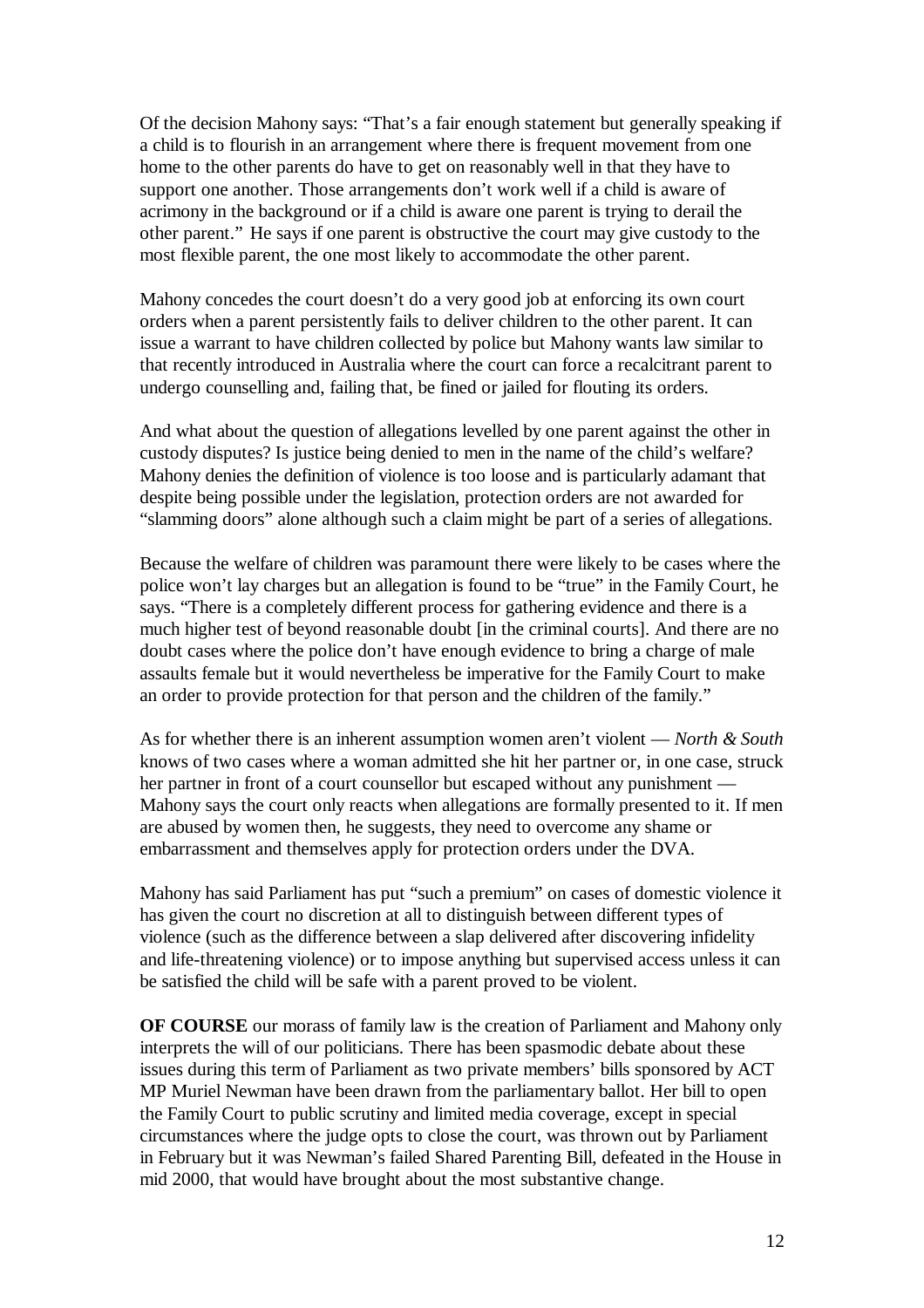Had the bill become law it would have made shared custody the norm, required corroboration for allegations and reversed the assumption introduced after the Bristol murders in Wanganui that a violent partner is probably a violent parent.

Motivated by the view that fatherlessness is the "most serious social syndrome we'll face this century" Newman wants the Family Court's default position to be shared parenting unless one parent can be proved unfit (using legal rules that better resemble those in the criminal court) or is somehow unable to fulfil their obligations. It's not, as some critics portrayed it, a loony right-wing fad but is, in fact, the law in 48 American states and there is a well-organised and researched global shared parenting movement.

Newman argues that when one parent can't threaten the other with "taking away the kids" disputes are much less acrimonious and optimistically suggests both parents are able to put differences aside and start to work together for the good of the children. Although it might be assumed children are "shunted from pillar to post" under shared parenting, Newman says parents make dozens of different arrangements.

"I met a Dad who spent three years battling in the courts to get shared parenting. He employed three QCs, had seven court cases, spent over \$120,000 and now has the children for three days a week and lives just around the road from his ex-wife. And you just say shouldn't that have happened of right? And what if he didn't have the money? He would have just been another of the walking wounded. It shouldn't be about resources, it should be about the right of a child to have a mum and dad."

What was so wrong with the bill that the government wouldn't even send it to select committee? After all, the idea that both parents should automatically be considered equal custodians seems like a perfectly reasonable one? Attorney General Margaret Wilson told the House during the debate in May 2000 that the bill assumed separating parents could reach agreement when, clearly, that hadn't been the case in the past. In other words she disagreed with Newman's idea that when the law said a 50/50 split was the starting point for negotiation, couples would calmly and rationally make agreements that involved both parents playing a significant role in a child's life.

There was also concern the bill focussed too much on parents' rights when the whole thrust of family law internationally over the past few decades has been on the importance of children's rights. There is also, it must be said, a degree of cynicsm on the government benches and among National Party opposition MPs about Muriel Newman's ability to turn the heart-tugging stories of the men's groups into coherent legislation. "Muriel has been captured by the men's groups," says one opposition MP.

Margaret Wilson said the government supported the bill's principle — to improve the welfare of children — but said it believed it was time there was a comprehensive review of the 30-year-old Guardianship Act and practices of the Family Court. Adamant that this is a genuine review rather than a smokescreen designed to justify legislation already "in the bottom draw", the government is expected to signal any law changes it will introduce later this year.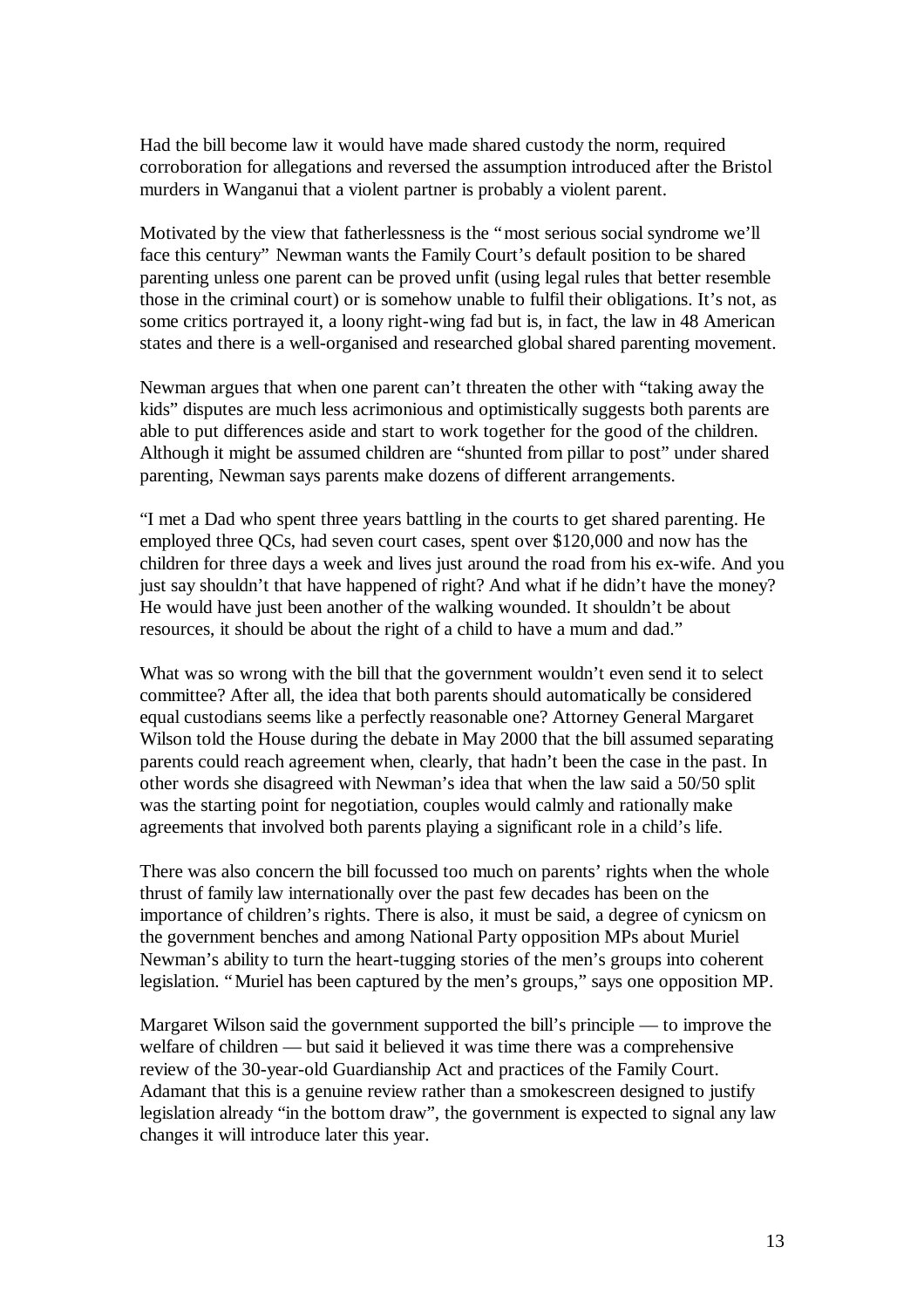Meanwhile, Muriel Newman is redrafting her Shared Parenting Bill so it can be resubmitted to this year's parliamentary ballot. She is considering an amendment to the Guardianship Act instead of a stand-alone bill.

All of which is unlikely to change much for fathers like Rob. He's acutely aware he enjoys comparatively generous access to his two children compared with men subject to DVA protection orders — he meets their teachers, has access to school reports and photographs of milestones he's unable to share — but still he knows as each fortnight passes his impact on their character and values fades a little more. He says he mostly feels he's still a father, not "a visitor in their lives" — but only just.

## **\*\*\* John's Story**

For the first five months after John, a 45-year-old North Shore computer technician, left his wife in 1995, he visited her and his three-and-a-half year old daughter every day. "I was quite happy for our relationship and my support to the family to continue after I left, so I visited every day and supplied them with as much money as they needed. There were no substantial arguments of any sort I can remember in the six months after I left and in many ways I thought I'd done the right thing."

Then in early 1996 his wife, who was seeking custody of their daughter Angela, accused her former husband of sexually abusing their daughter and applied for a nonmolestation order (now called a protection order). His wife claimed Angela had told her "Daddy touches me on the wee wees" and "I don't want Daddy to come here anymore."

"My wife had a psychological history, had attempted suicide and been in institutions for months on end. I never held that against her but I think that was combined with the kind of books she was reading about children being sexually abused by their fathers all that stuff that was raging in the 80s. I remember seeing [the books] lying on the bed but I didn't really pay any attention to them." His wife had also loaned children's books with titles such as *What's Wrong With Bottoms* and was reading them to their daughter.

Doctors at Starship Hospital found no physical evidence of abuse and a 25-minute video interview with a specialist sexual abuse investigator yielded no allegations from Angela. A second 40-minute interview with a different interviewer a few weeks later, however, resulted in Angela giving an "accurate description of alleged oral sex by her father".

John says there are either innocent explanations for things described by his daughter or they must be scenarios gleaned from the books her mother was reading to her. When Angela said he touched her "wee wees" he believes she was referring to him checking if her nappies were wet and references she made to seeing her father's bottom may be explained by her seeing him injecting insulin he required for his diabetes into his buttocks.

Despite disagreement between psychologists about the reliability of the video evidence — and the fact the use of evidence from children as young as Angela is now largely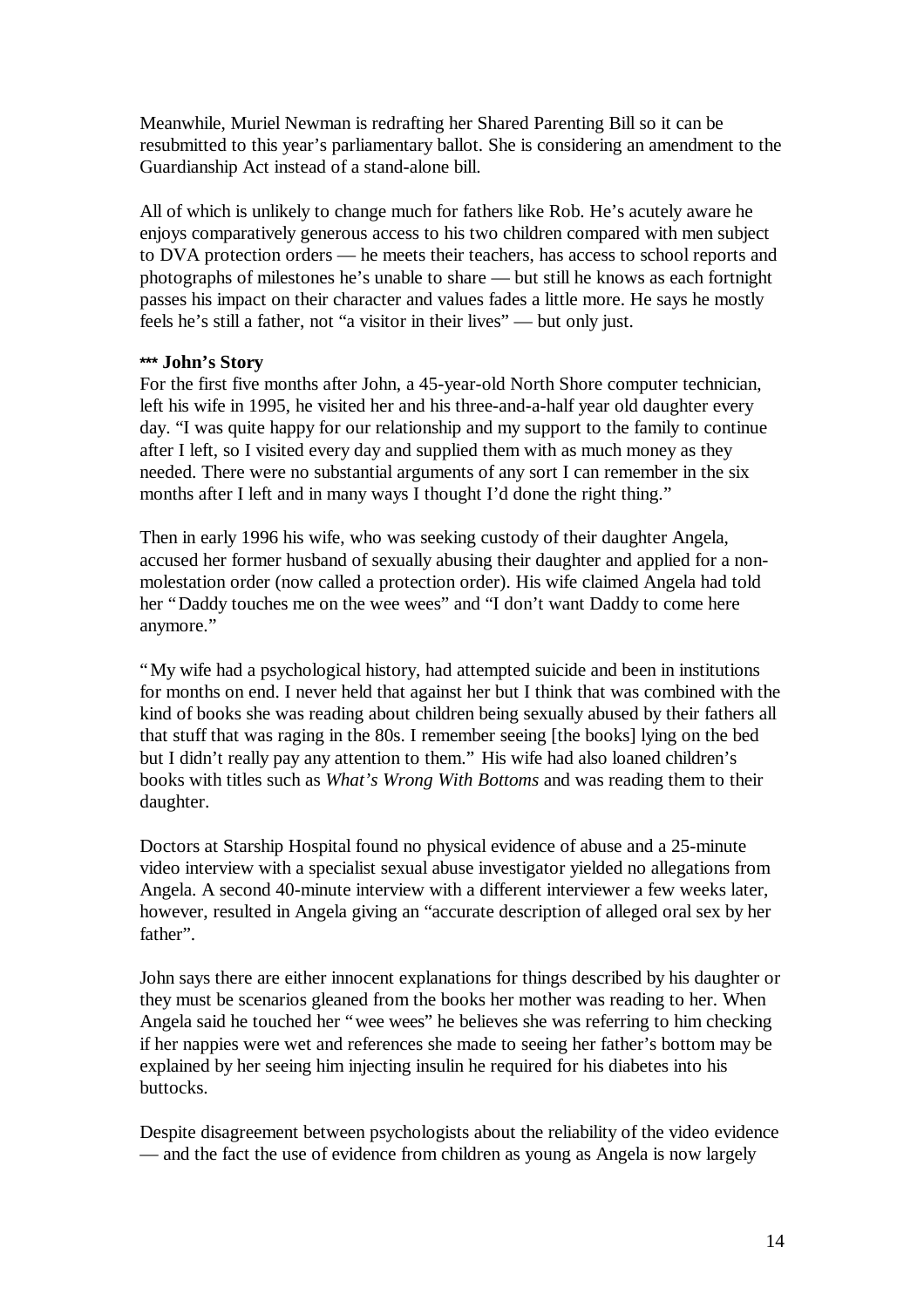considered inadmissable — and the police decision not to lay criminal charges, the Family Court ruled John could only see his daughter with professional supervision.

A transcript of the judge's decision reveals he believed it was a case in which "no confident conclusion" could be reached but decided there was a "moderate element of risk" John had abused Angela and that she would be at risk in his care.

Repeated attempts to have the court order lifted so John might have something approaching a "normal relationship" with his daughter have been rebuffed.

"I went to court seven times, I even had an expert witness from America who specialised in my wife's disorder testify on my behalf. I did everything legally possible but no matter what I did I was shot down. My legal expenses have reached \$40,000 and I've got nothing for that \$40,000. I was no further ahead after two years of fighting than if I'd never bothered to defend it in the first place. I've got two hours supervised access a week."

John hasn't seen his daughter outside the confines of a supervised access centre for more than five years. He believes he's being punished for his ex-wife's "delicate psychological state" because in a 1997 decision the judge said if access was unsupervised that would so distress his ex-wife she would be unable to be an effective caregiver to the daughter.

"The impact on my relationship with my daughter has been substantial. We had a very close relationship, she was my first child and I was very interactive with her. Pretty much all of that is gone now. Parental alienation has set in and I think it's got worse as time has gone on. I believe my daughter has been severely damaged, not only because she now believes she was sexually abused, but by not having access to both parents."

#### \*\*\*\*

#### **Brian's Story**

When Brian was served with a protection order under the Domestic Violence Act for "emotionally and verbally" abusing his ex-girlfriend in 1997 he couldn't believe any judge would really prevent him from seeing their 18-month-old daughter because of it. So he ignored it. It's a decision he sorely regrets; he's seen his daughter for six hours in four years and she now probably calls his ex-girlfriend's new husband "Daddy".

A Wellington salesman turned consultant to men and women embroiled in Family Court cases, Brian began a relationship with Diane in 1993 although they lived separately. Their daughter was born two years later and although she spent time with both parents, and was given her father's surname, the couple continued to live apart.

When he ended the relationship in 1997 Diane filed an application for a protection order. In her affidavit sighted by *North & South* she alleged there was "physical violence from time to time" but makes it clear her main reason for applying for the order was the "emotional and verbal abuse" she alleges she suffered at his hands.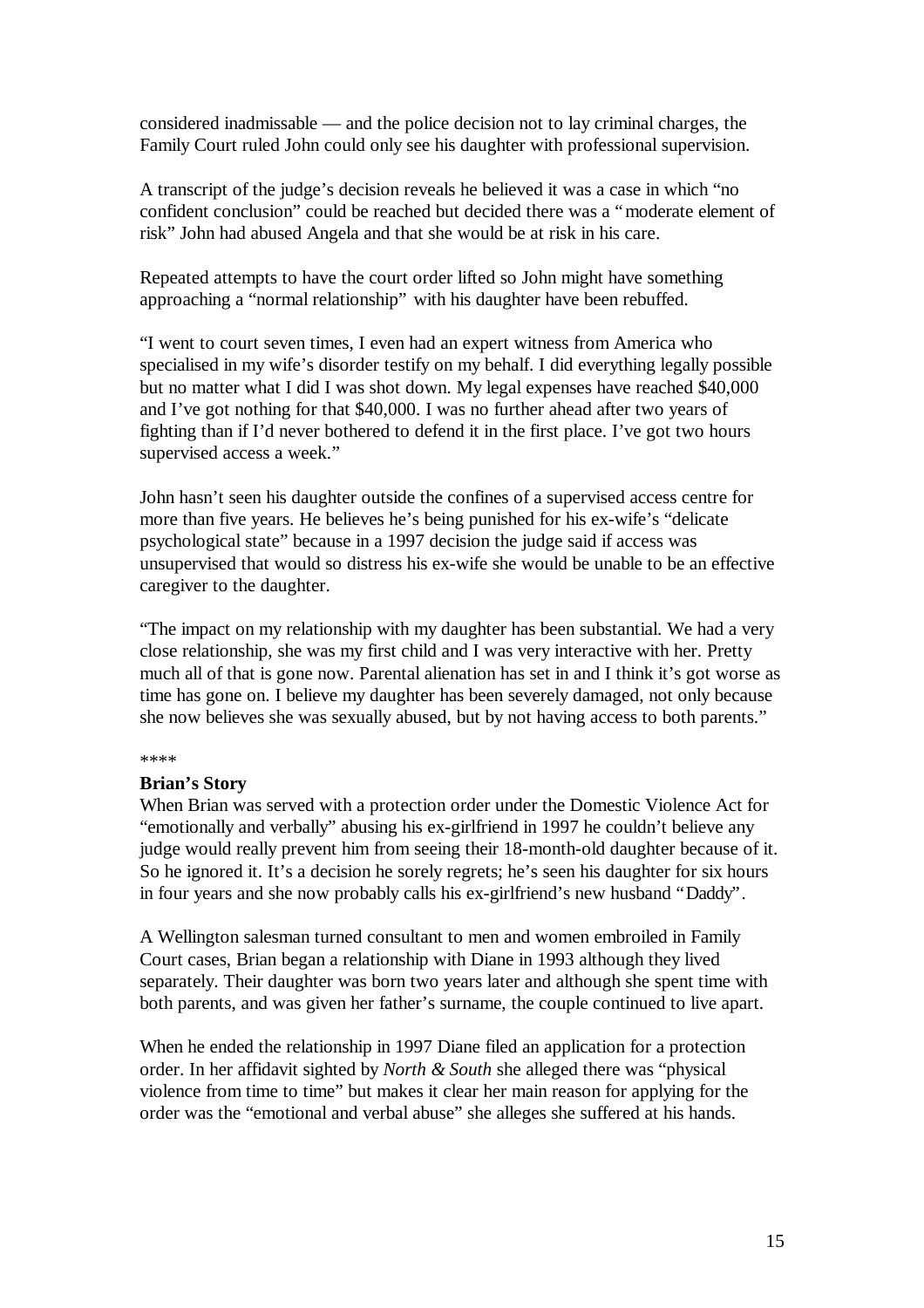In her affidavit she claimed Brian had "mood swings and can be very manipulative. I believe he plays mind games with me. He also swings between being very angry and aggressive and turning to being romantic. The changes can happen very quickly."

Included in the affidavit were claims Brian kicked, punched and broke a chair over his then 13-year-old son from a previous relationship and the partner he had before Diane. Neither of these claims were backed up with statements by his son and former partner and both later told the court those claims were entirely untrue. The fact Brian had volunteered to do a Living Without Violence programme after it was suggested by a counsellor, was cited as proof he had in fact been violent.

"I entered into the Living Without Violence programme because I agreed I had been [psychologically] abusive as the relationship broke down. I became frantic when I was told she was seeing someone else and I thought I'd lose contact with my daughter. But I absolutely wasn't violent. I never hit her. I never did any violent act against her."

Because the protection order was not defended within three months it automatically became permanent. In the first few months it was in place Brian was arrested and charged with breaching a protection order by driving past Diane's house. He spent a night in the Porirua police cells and, despite the advice of his lawyer, pleaded not guilty to the charge in court. Eight months later, after providing irrefutable records he was at work at the time of the alleged incident he was found not guilty.

Brian says his solicitor advised him not to apply for access while his daughter was so young as it would "do no good" but when his daughter was four in 1999 he filed an application for access and was awarded 90 minutes a fortnight supervised by Barnados.

"Diane decided on some weekends she was busy or going away so the access wouldn't happen and gradually it ended up being months between visits. That's when I realised it was futile. I said 'this is not doing my daughter any good to be reintroduced to me and then torn apart again.' I said 'this isn't working'."

He quit the supervised access programme after four months having seen his daughter three times. Brian's case is complicated by the fact he was not living with Diane when their daughter was born so he has no rights as a legal guardian despite the fact he is listed on her birth certificate as the father and his daughter legally has his surname.

That means since Brian last saw his daughter, and decided to concentrate on having the protection order withdrawn, Diane has remarried and moved to the South Island. He has no idea where she is, has no contact by phone, is unable to send birthday or Christmas presents and has no input into her schooling, diet or religious affiliation. His three children from his previous marriage aged 10 to 20 have been denied a relationship with their half-sister and she doesn't know his family.

With the support of his new partner Katharine, a registered nurse who says Brian is a "hands-on, loving father" to his children and role model to her own nine-year-old son, he has filed an application for unsupervised access during school holidays. The Domestic Violence Act is, Brian says, a "fine piece of legislation" and he accepts there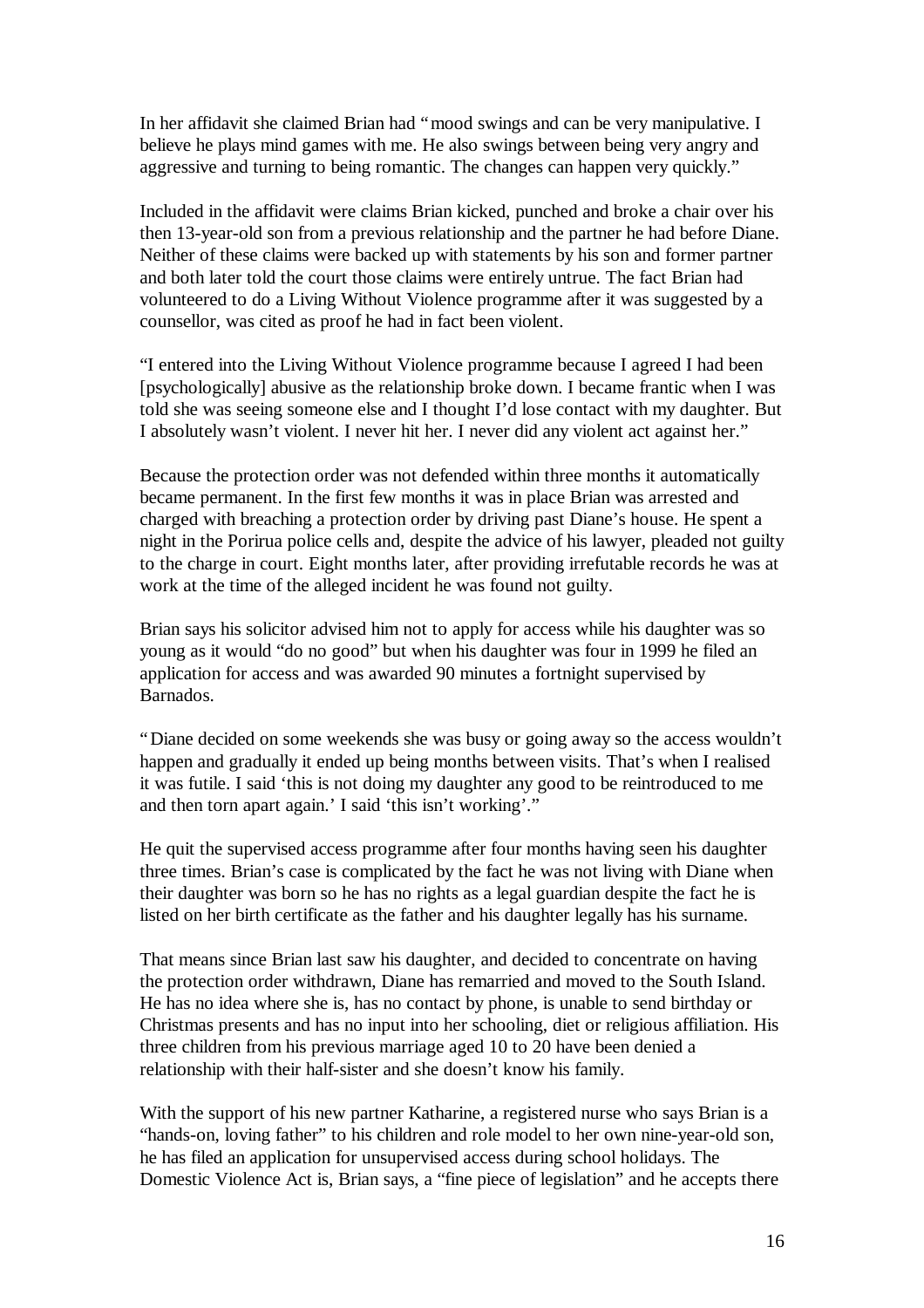should be some means for psychological abuse to be recognised, but there needs to be more careful scrutiny of such claims especially where custody of children is at issue.

\*\*\*

### **Duncan's Story**

In the seven years since Duncan split up with his first wife in 1994 it has been a battle of wills: he has been to court a staggering 50 times and has had warrants issued for the police to collect his two sons — and deliver them to him for scheduled access — 17 times.

Accused of sexually abusing their sons then aged 18 months and three-and-a-half when the marriage soured, it took police only a cursory examination of the allegations to decide there was nothing solid enough to put the 37-year-old Auckland engineer before a jury. But six years and \$80,000 later, Duncan is only beginning to have something resembling normal access to his sons.

"We'd been having marriage problems and seeing a marriage guidance counsellor when my wife decided she didn't want to share custody of the children. She made these allegations and was completely supported by CYFS and counsellors. The whole industry thrives on it."

Duncan defended the non-molestation order taken out against him and made a counter application for custody of his sons. Despite having no evidence except the word of his ex-wife — and fantastic sexual allegations against no fewer than eight male and female members of his family — Duncan was found to present an "unacceptable risk".

For two years Duncan was only permitted to see his sons once a fortnight in a supervised access centre. His ex-wife repeatedly ignored the court's order to deliver the boys for scheduled supervised access. The police were reluctant to get involved and Duncan went back to court 17 times in 12 months to apply for warrants for the children to be collected by force. His ex-wife was eventually charged with obstruction but was discharged without conviction.

Two years after the allegations were made the court finally ruled the boys should be in Duncan's care from Friday until Sunday once a fortnight but he must be supervised by a member of his family and they're not permitted to stay overnight with his new family. Just toddlers when he last spent more than a few hours with them, his sons are now nine and 10. He has struggled to pay \$80,000 in costs (a sum that could have been much higher; he has represented himself in many of his 50 court appearances.) Fortunately he says his boys are "very adaptable" and have accepted they have "two different lives".

Despite his so-called rights as his sons' legal guardian under the Guardianship Act (a "worthless piece of paper") it rankles he has no say in decisions about their lives including where they go to school, what they eat and what sports they play.

"It's too easy to benefit from false allegations," says Duncan, "I think the domestic violence legislation has thrown up a situation where allegations that would normally